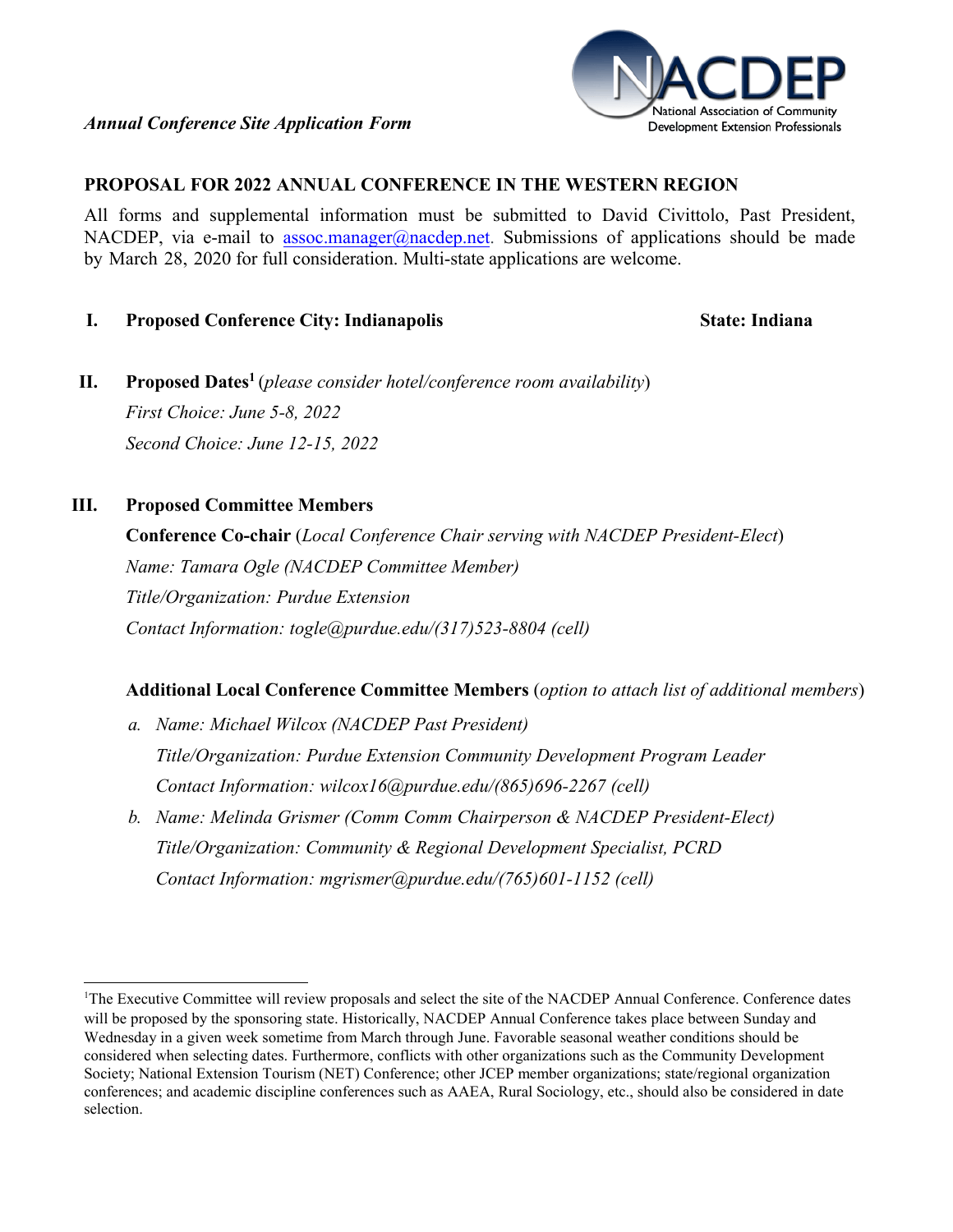

## ,9. **Please discuss the proposed conference site's ability to attract conference attendees<sup>2</sup> :**

*a. General information (please include information on airport airline service, population [of](#page-1-0) host city, and other pertinent details, etc.)*

Fifty-percent of the United States population lives within an eight-hour drive of Indianapolis, the crossroads of America. While this well-regarded Midwestern city doesn't have the "destination" appeal of mountain or coastal locations, it is a practical choice for Community Development Extension professionals interested in a fun summer road trip or quick flight that might include a pre- or post-visit with friends or family members who they can see along the way. With a population of just over 850,000, Indianapolis offers a lot for a mid-sized city. No more than a 20-minute trip from the top-rated Indianapolis airport, it is very convenient to get to downtown Indianapolis by public bus transport or taxi cab/uber for between \$13-35 each way (depending on your transportation preference). Indianapolis boasts a compact, walkable city center that has you strolling past major attractions and top-notch restaurants.

*b. Examples of off-site experiential professional development opportunities*

Although all of the mobile workshop ideas have not been thoroughly vetted, there are lots of possibilities that will certainly interest NACDEP attendees. Community development is woven into the fabric of the sports, arts, music, food and lifestyles that Indianapolis represents. Local venues, such as the Madam Walker Theatre, the Eugene and Marilyn Glick Indiana History Center, and the eight-mile cultural trail were built on the vision of community developers. We envision offering a wide selection of off-site experiential professional development opportunities that provide an up-close, outdoors and/or personal introduction to the people and places of Indianapolis (https://www.visitindy.com/indianapolis-indy-like-alocal) customized to the interests of community development professionals from across the country. The Alexander, our first choice for the conference hotel, is a a first-class, innovative space designed for networking, art appreciation and sustainable dining powered by a creative culinary team par excellence.

### *c. Tourism and recreational opportunities for both participants and guests.*

Indianapolis is known as a sports town. During the summertime, the Fever (women's basketball), the Indians (minor league baseball team ), and Indy Eleven (semi-professional soccer team) play at local venues just a short walk from the downtown hotels. The NCAA museum (located adjacent to its headquarters in Indianapolis) is an interesting browse, and a bit further away, the Indianapolis Motor Speedway Museum (on the grounds of the Indy 500 race) will likely be a draw. Perhaps less known, but just as interesting, are the arts and culture opportunities that abound in Indianapolis, from the world-renowned Indianapolis Children's Museum, to the Eiteljorg Museum and the Indianapolis Museum of Art (recently renamed Newfields), they all host fascinating exhibits and tours all year long. Conference-goers will also want to check out Fountain Square Cultural District and Mass Avenue, all within walking distance of the conference hotel. There are lots of opportunities to stretch in the outdoors, walking (or biking, using Pacers Bikeshare) the connected paths of White River State Park along the canal, spending time at Eagle Creek Park or visiting the Indianapolis Zoo & Butterfly Gardens.

<span id="page-1-0"></span><sup>&</sup>lt;sup>2</sup> The NACDEP Annual Conference is typically held Sunday thru Wednesday with dates ranging from mid-March to mid-June.